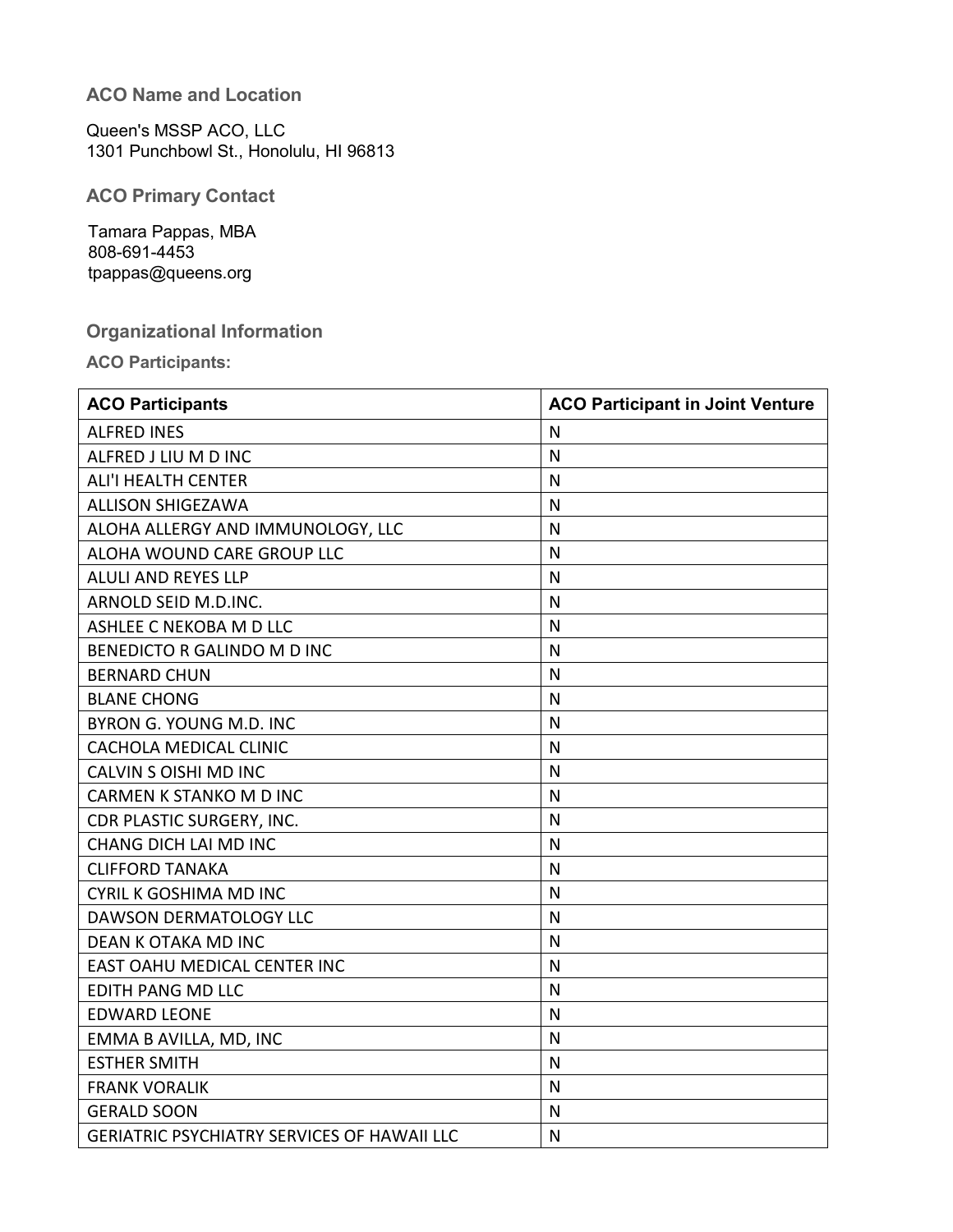| <b>GLAUCOMA CENTER OF HAWAII LLC</b>       | N |
|--------------------------------------------|---|
| <b>GLORIA EDEN DOMINGO</b>                 | N |
| <b>GREGG M YAMADA MD INC</b>               | N |
| <b>GREIGH I HIRATA MD INC</b>              | N |
| HALEIWA FAMILY CLINIC, INC.                | N |
| HAWAII EMERGENCY PHYSICIANS ASSOCIATED INC | N |
| <b>HAWAII ONCOLOGY INC</b>                 | N |
| HERBERT KW CHINN MD INC                    | N |
| HERBERT L LIM MD INC                       | N |
| <b>HOBBS MEDICAL INC</b>                   | N |
| HONOLULU PRIMARY CARE ASSOCIATES LLC       | N |
| <b>HOSANNA LLC</b>                         | N |
| <b>HOWARD NEUDORF</b>                      | N |
| <b>ISLAND ORTHOPAEDICS, LLC</b>            | N |
| <b>JAMES GROBE</b>                         | N |
| JAMES HE IRELAND MD LLC                    | N |
| JOHN HARLAN MEYER MD INC                   | N |
| <b>KATHLEEN MAH</b>                        | N |
| KA WAI OLA FAMILY MEDICAL CLINIC, LLC      | N |
| KAILUA DERMATOLOGY & ASSOCIATES LTD        | N |
| KENNETH T KAAN MD INC                      | N |
| KEVIN S. HARA, MD, INC.                    | N |
| KRISTINE URAMOTO M D LLC                   | N |
| KUAKINI SUPPORT SERVICES, INC.             | N |
| LANA M ARAKAKI MD INC                      | N |
| LEO A. CORTEZ, M.D., INC.                  | N |
| <b>LIANG HSIEN HAHN</b>                    | N |
| LILIAN Y KANAI MD INC                      | N |
| MANOA FAMILY MEDICINE, LLC                 | N |
| MARC R. MIYASAKI M.D. INC.                 | N |
| MARGARET K L CHEUNG MD PHD INC             | N |
| MARSH & MURAKAMI MDS INC.                  | N |
| MEDICAL CLINIC, INC.                       | N |
| MEDICINE PEDIATRICS ASSOCIATES, LLC        | N |
| MICHAEL BORNEMANN                          | N |
| MIDPACIFIC HOSPITALISTS, LLC               | N |
| MIKI MEDICAL ASSOCIATES INC                | N |
| MOLOKAI GENERAL HOSPITAL                   | N |
| NANCY S CLARKE MD LLC                      | N |
| <b>NATHAN FUJITA</b>                       | N |
| NEAL T SHIMODA M D INC                     | N |
| NESTOR I.C. DEL ROSARIO MD INC             | N |
| NORTH HAWAII COMMUNITY HOSPITAL INC        | N |
| <b>OAHU KIDNEY CARE LLC</b>                | N |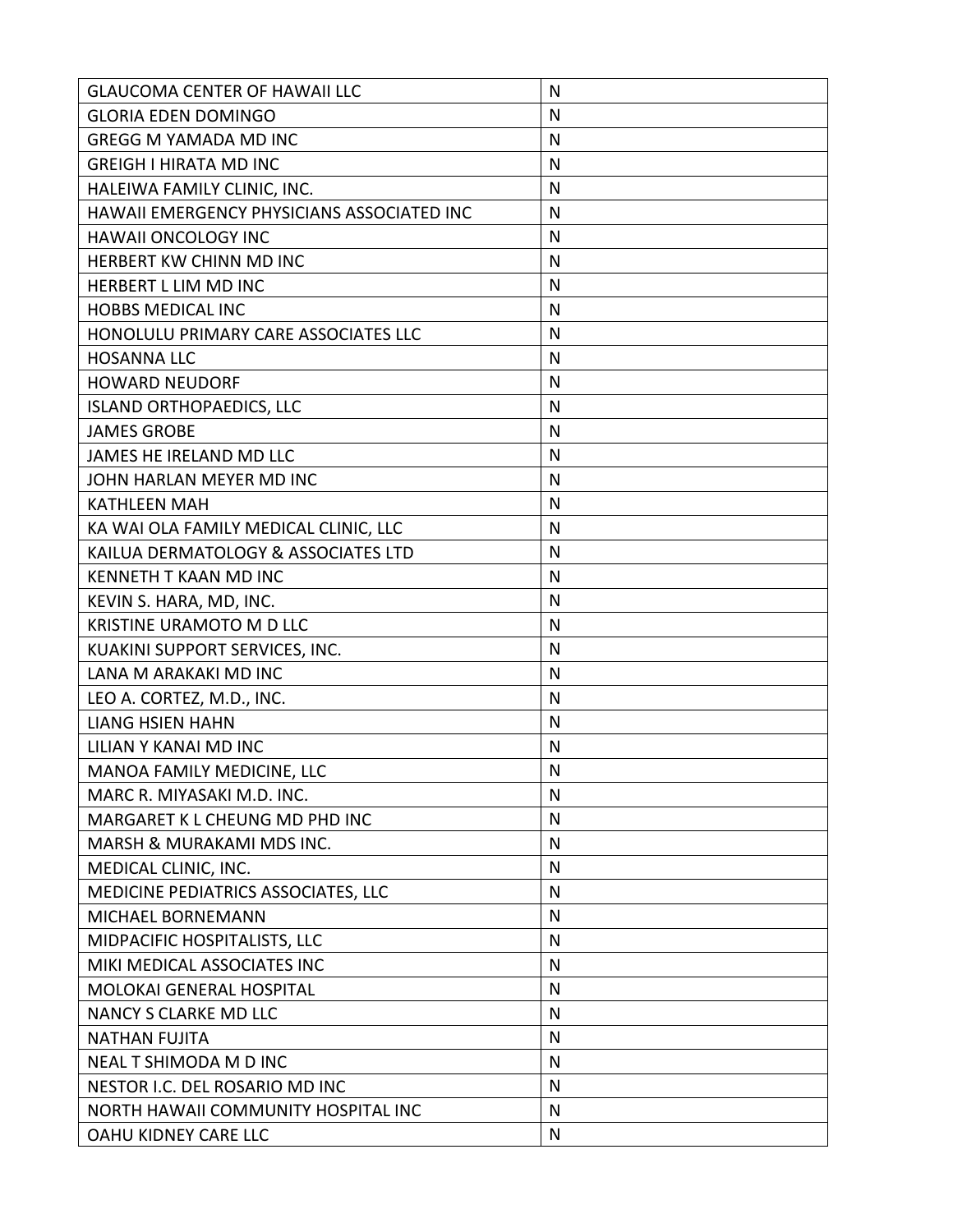| <b>OHANA EYE CENTER INC</b>                              | N            |
|----------------------------------------------------------|--------------|
| OPHTHALMOLOGY CONSULTANTS OF OAHU, A                     | N            |
| PROFESSIONAL CORPORATION                                 |              |
| ORTHOPEDIC ASSOCIATES OF HAWAII, LLP                     | N            |
| PACIFIC ANESTHESIA, INC                                  | N            |
| PACIFIC CARDIOLOGY LLC                                   | N            |
| PANIOLO PEDIATRIC AND FAMILY MEDICINE INC                | N            |
| PAUL N MORTON LLC                                        | N            |
| PRIMARY CARE PHYSICIAN ENTERPRISE LLC                    | N            |
| <b>QUEENS DEVELOPMENT CORPORATION &amp; SUBSIDIARIES</b> | N            |
| <b>QUEEN'S MEDICAL CENTER</b>                            | N            |
| RADIOLOGY ASSOCIATES, INC                                | N            |
| RENEE L SATO MD LLC                                      | N            |
| <b>RHOADS STEVENS</b>                                    | N            |
| <b>RICHARD MIN</b>                                       | N            |
| <b>ROBB OHTANI</b>                                       | N            |
| RODNEY M KAZAMA MD INC                                   | N            |
| ROLAND C K NG MD INC                                     | N            |
| RONALD A. MORTON, M.D., INC.                             | N            |
| SAMUEL C. LO, OD MD., INC                                | N            |
| SHIGEMI SUGIKI MD & JON M PORTIS MD, INC.                | N            |
| SHIUH FENG CHENG MD INC                                  | N            |
| SILVERSAGE PHYSICIAN SERVICES OF HAWAII,                 | N            |
| PROFESSIONAL CORPORATION                                 |              |
| SIMON K CHANG MD LLC                                     | N            |
| <b>STEPHEN GEE</b>                                       | N            |
| STEPHEN K BUTO MD INC                                    | N            |
| STEVEN S SAMESHIMA, M.D., LLC                            | N            |
| STUART S NAKAMOTO M.D. INC.                              | N            |
| SUKCHAI SATTA MD, INC.                                   | N            |
| <b>SURGICAL ASSOCIATES INC</b>                           | $\mathsf{N}$ |
| <b>TAD IWANUMA</b>                                       | $\mathsf{N}$ |
| THE EMERGENCY GROUP, INC.                                | N            |
| THOMAS K S TAN M D INC                                   | $\mathsf{N}$ |
| THOMAS W. POLLARD DO LLC                                 | N            |
| TIMOTHY F. MCDEVITT, M.D. INC                            | $\mathsf{N}$ |
| <b>WEE PEDIATRICS INC</b>                                | $\mathsf{N}$ |
| <b>WESTSIDE SURGICAL SERVICES LLC</b>                    | N            |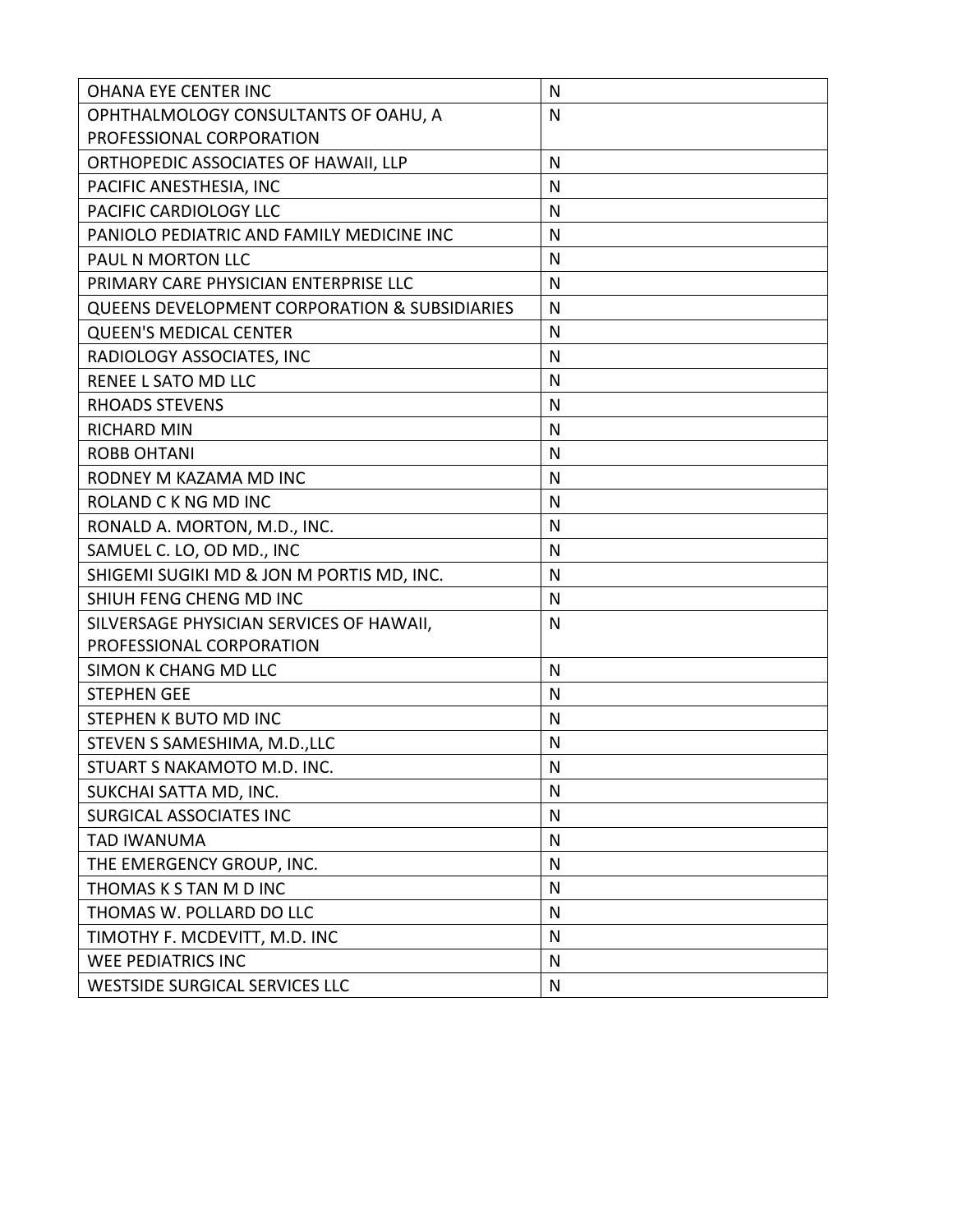# **ACO Governing Body:**

| <b>Member</b><br><b>Last Name</b> | <b>Member</b><br><b>First Name</b> | <b>Member</b><br><b>Title/Position</b> | <b>Member's Voting</b><br><b>Power (Expressed</b><br>as a percentage<br>or number) | <b>Membership</b><br><b>Type</b>            | <b>ACO Participant</b><br><b>Legal Business</b><br>Name and D/B/A, if<br>applicable |
|-----------------------------------|------------------------------------|----------------------------------------|------------------------------------------------------------------------------------|---------------------------------------------|-------------------------------------------------------------------------------------|
| Limm                              | Whitney                            | Director and<br><b>Board Chair</b>     | 1                                                                                  | <b>ACO</b><br>Participant<br>Representative | Surgical<br>Associates Inc                                                          |
| Parekh                            | Natasha                            | <b>CMO</b><br>Vice-Chair               | $\mathbf{1}$                                                                       | <b>ACO</b><br>Participant<br>Representative | <b>Primary Care</b><br>Physician<br><b>Enterprise LLC</b><br>dba Empower<br>Health  |
| Pappas                            | Tamara                             | Ex Officio                             | Non-Voting<br>Member                                                               | Other                                       | N/A                                                                                 |
| Yoshimoto                         | Lisa                               | Ex Officio                             | Non-Voting<br>Member                                                               | Other                                       | N/A                                                                                 |
| Chong                             | <b>Blane</b>                       | Director                               | 1                                                                                  | <b>ACO</b><br>Participant<br>Representative | <b>Blane Chong</b>                                                                  |
| Nagoshi                           | Michael                            | Director                               | $\mathbf{1}$                                                                       | Community<br>Stakeholder<br>Representative  | N/A                                                                                 |
| <b>Tenn Salle</b>                 | Nadine                             | <b>Director</b>                        | $\mathbf{1}$                                                                       | <b>ACO</b><br>Participant<br>Representative | Medicine<br>Pediatrics<br>Associates, LLC                                           |
| Sako                              | <b>Bradlee</b>                     | Director                               | 1                                                                                  | <b>ACO</b><br>Participant<br>Representative | Queen's Medical<br>Center                                                           |
| <b>Takase</b>                     | <b>Brandon</b>                     | Director                               | 1                                                                                  | <b>ACO</b><br>Participant<br>Representative | Queen's Medical<br>Center                                                           |
| Park                              | Han                                | Director                               | 1                                                                                  | <b>ACO</b><br>Participant<br>Representative | The Emergency<br>Group, Inc.                                                        |
| Grobe                             | James                              | <b>Director</b>                        | 1                                                                                  | <b>ACO</b><br>Participant<br>Representative | James Grobe                                                                         |
| Masaki                            | Kamal                              | Director                               | 1                                                                                  | <b>ACO</b><br>Participant<br>Representative | Queen's Medical<br>Center                                                           |
| Taylor                            | Mia                                | Ex Officio                             | Non-Voting<br>Member                                                               | Other                                       | N/A                                                                                 |
| McDowell                          | Paul                               | Ex Officio                             | Non-Voting<br>Member                                                               | Other                                       | N/A                                                                                 |
| Shimabukuro                       | Renee                              | Ex Officio                             | Non-Voting<br>Member                                                               | Other                                       | N/A                                                                                 |
| Ohtani                            | Robb                               | Director                               | 1                                                                                  | <b>ACO</b><br>Participant<br>Representative | Robb Ohtani                                                                         |
| Forney                            | Thomas                             | Director                               | 1                                                                                  | <b>ACO</b><br>Participant<br>Representative | Hawaii<br>Emergency<br>Physicians<br>Associated Inc                                 |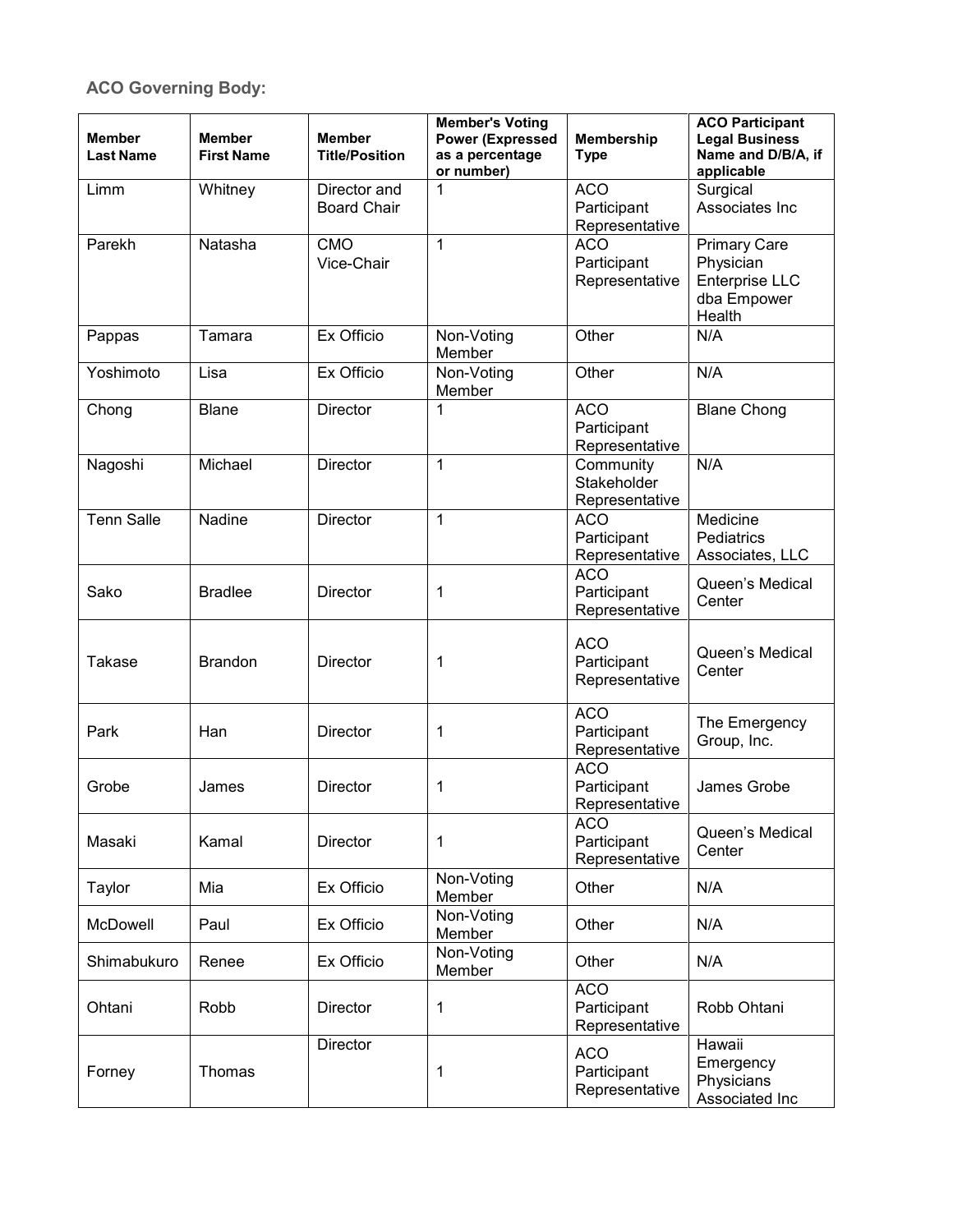| Allen   | Todd  | Ex Officio      | Non-Voting<br>Member | Other                                      | N/A |
|---------|-------|-----------------|----------------------|--------------------------------------------|-----|
| Saito   | Trudi | <b>Director</b> | Non-Voting<br>Member | Medicare<br>Beneficiary<br>Representative  | N/A |
| Irvine  | Nona  | <b>Director</b> | <b>Voting Member</b> | Medicare<br>Beneficiary<br>Representative  | N/A |
| Rediger | Glenn | <b>Director</b> |                      | Community<br>Stakeholder<br>Representative | N/A |

# **Key ACO Clinical and Administrative Leadership:**

ACO Executive: Tamara Pappas, MBA Medical Director: Natasha Parekh, MD Compliance Officer: Renee Shimabukuro Quality Assurance/Improvement Officer: Todd Allen, MD

# **Associated Committees and Committee Leadership:**

| <b>Committee Name</b>    | <b>Committee Leader Name and Position</b> |  |  |
|--------------------------|-------------------------------------------|--|--|
| <b>Quality Committee</b> | Dr. Michael Nagoshi/Chair                 |  |  |
| <b>Finance Committee</b> | Dr. Whitney Limm/Chair                    |  |  |

#### **Types of ACO Participants, or Combinations of Participants, That Formed the ACO:**

- ACO professionals in a group practice arrangement
- Networks of individual practices of ACO professionals
- Hospital employing ACO professionals
- Critical Access Hospital (CAH) billing under Method II
- Federally Qualified Health Center (FQHC)
- Rural Health Clinic (RHC)

**Shared Savings and Losses**

**Amount of Shared Savings/Losses:**

- Second Agreement Period
	- o Performance Year 2020, \$2,012,681.75
- First Agreement Period
	- o Performance Year 2019, \$0

#### **Shared Savings Distribution:**

- Second Agreement Period
	- o Performance Year 2020
		- **Proportion invested in infrastructure: 20%**
		- **Proportion invested in redesigned care processes/resources: 20%**
		- **Proportion of distribution to ACO participants: 60%**
- First Agreement Period
	- o Performance Year 2019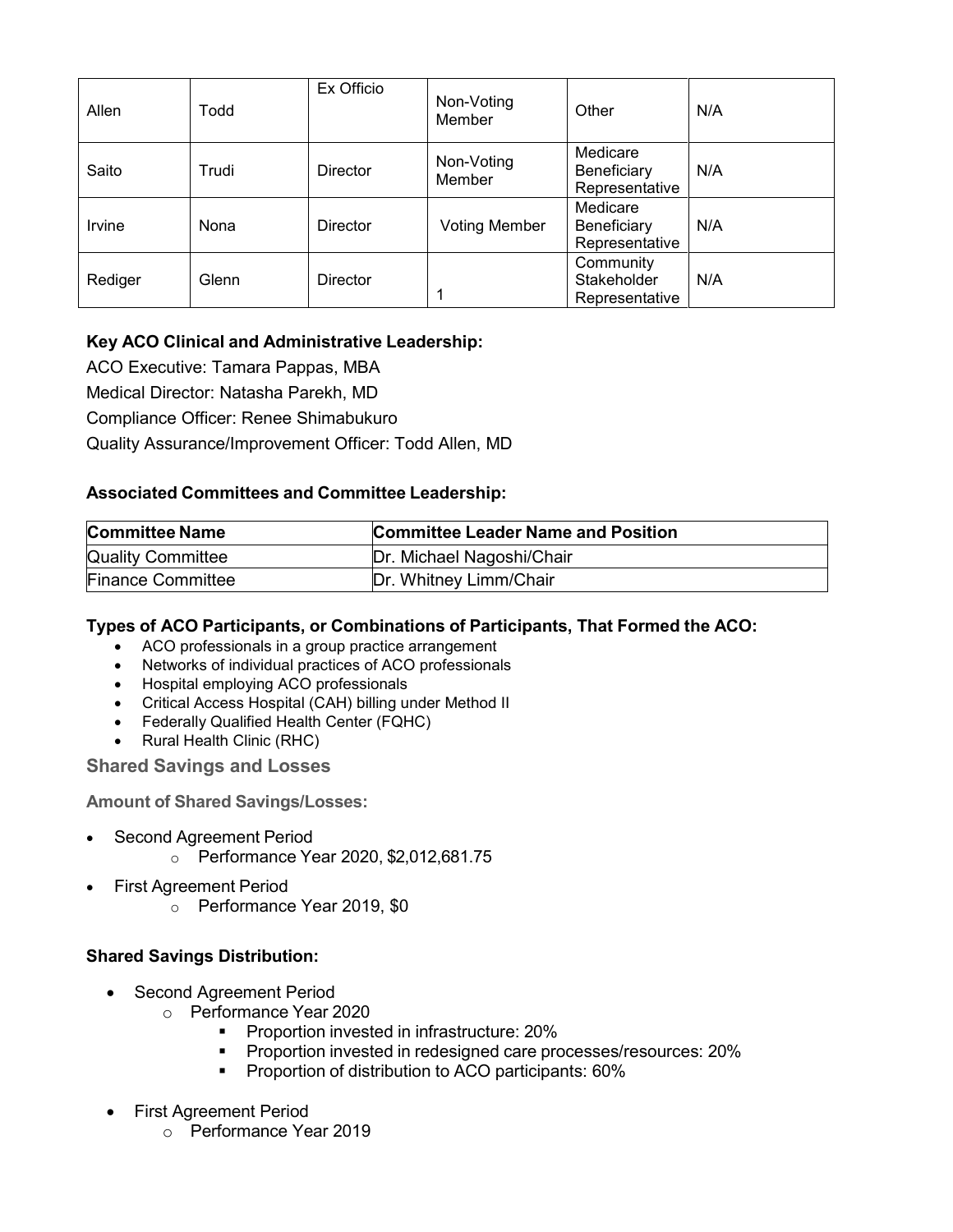- **Proportion invested in infrastructure: N/A**
- **Proportion invested in redesigned care processes/resources: N/A**
- **•** Proportion of distribution to ACO participants: N/A

# **Quality Performance Results**

**2020 Quality Performance Results:**

| <b>ACO Quality</b><br><b>Measure Number</b> | Measure Name                                                                                                 | Rate  | <b>ACO Mean</b> |
|---------------------------------------------|--------------------------------------------------------------------------------------------------------------|-------|-----------------|
| ACO-43 [3]                                  | <b>Ambulatory Sensitive</b><br>Condition Acute Composite<br>(AHRQ* Prevention Quality<br>Indicator (PQI #91) | 0.60  | 0.95            |
| $ACO-13$                                    | Falls: Screening for Future<br><b>Fall Risk</b>                                                              | 65.54 | 84.97           |
| ACO-14                                      | Preventive Care and<br>Screening: Influenza<br>Immunization                                                  | 67.55 | 76.03           |
| ACO-17                                      | <b>Preventive Care and</b><br>Screening: Tobacco Use:<br>Screening and Cessation<br>Intervention             | 75.00 | 81.67           |
| ACO-18                                      | Preventive Care and<br>Screening: Screening for<br>Depression and Follow-up<br>Plan                          | 68.70 | 71.46           |
| ACO-19                                      | <b>Colorectal Cancer Screening</b>                                                                           | 68.18 | 72.59           |
| ACO-20                                      | <b>Breast Cancer Screening</b>                                                                               | 78.30 | 74.05           |
| ACO-42                                      | Statin Therapy for the<br><b>Prevention and Treatment</b><br>of Cardiovascular Disease                       | 80.00 | 83.37           |
| ACO-27                                      | Diabetes: Hemoglobin A1c<br>Poor Control (>9%)                                                               | 15.78 | 14.70           |
| ACO-28                                      | <b>Controlling High Blood</b><br>Pressure                                                                    | 73.44 | 72.87           |